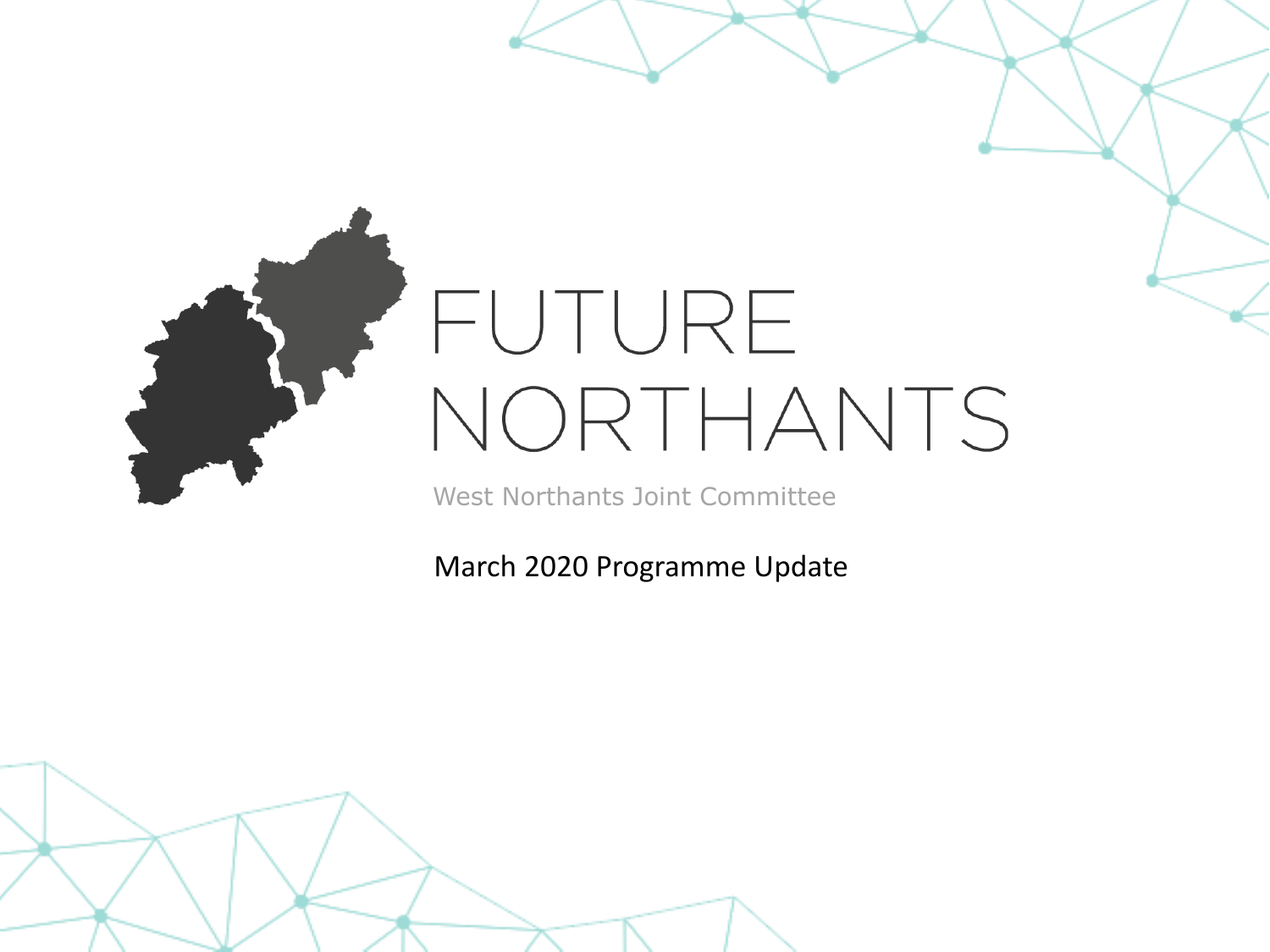### Programme Directors Update

- $\Box$  Programme RAG Status Overview
- Design Phase Dashboard
- $\Box$  Programme Highlights and Corporate Systems
- $\Box$  Statutory Recruitment Update
- **Q** Working with Trade Unions
- $\Box$  Comms and Engagement
- $\Box$  Change Management

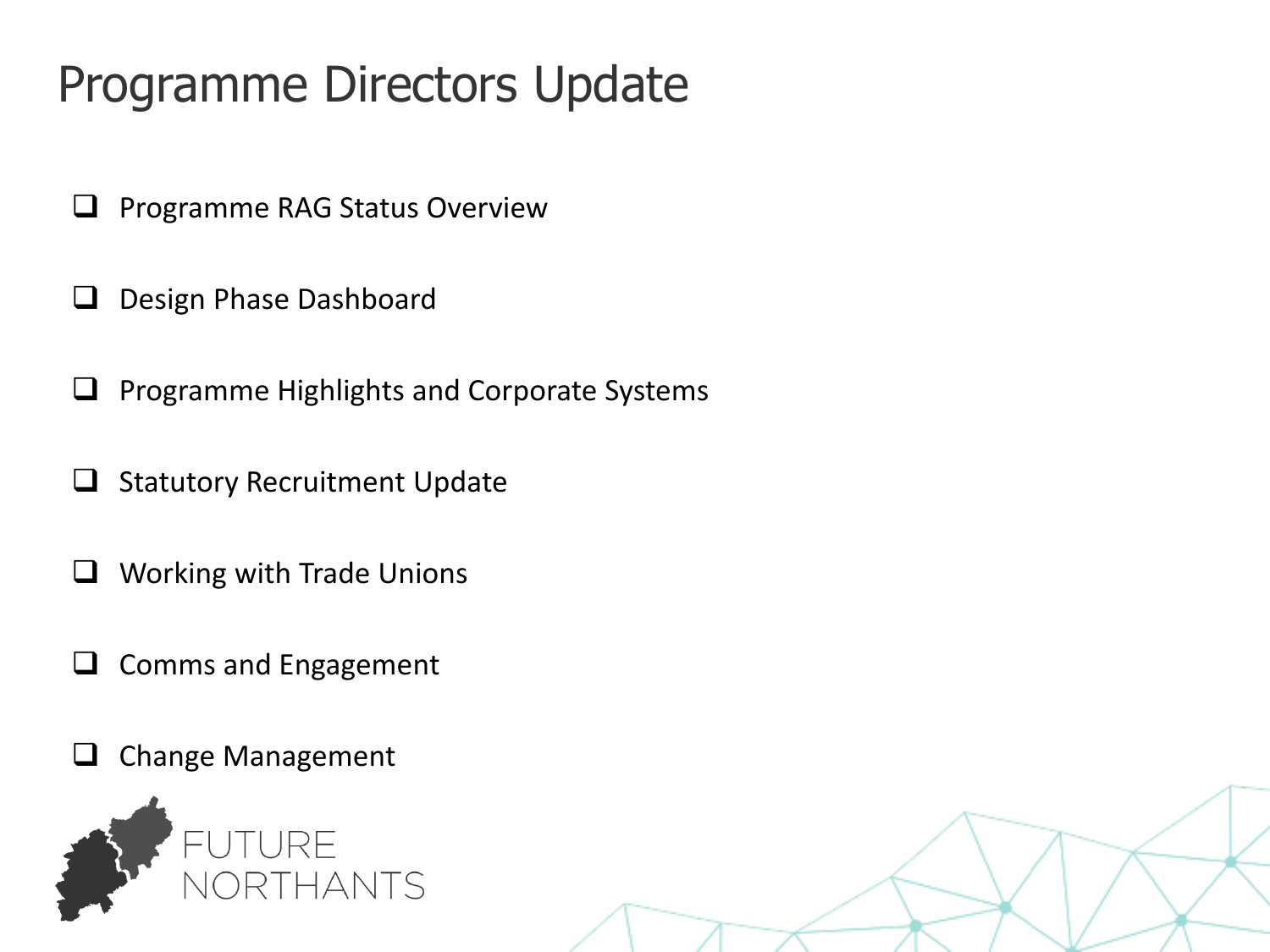#### Programme Directors Update

**Summary Highlight Report** Period Feb-20

| Finance                        | Overall Status Comments |                                                                                               |
|--------------------------------|-------------------------|-----------------------------------------------------------------------------------------------|
| <b>Programme Running Costs</b> | G                       |                                                                                               |
| Benefits Realisation           | G                       |                                                                                               |
| Disaggregation/Aggregation     | G                       | On track but work underway to align<br>the deliverables to the milestones in<br>the programme |
| <b>Financial Modelling</b>     | G                       |                                                                                               |

| Day One Preparations | Overall Status Comments |                                                                |
|----------------------|-------------------------|----------------------------------------------------------------|
| Scoping activity     | А                       | Not all workstreams completed and<br>Programme Manager Vacancy |

| <b>May Preparations</b>                                                         | Overall Status Comments |                                       |
|---------------------------------------------------------------------------------|-------------------------|---------------------------------------|
| Management of activities leading to 1 <sup>st</sup><br>Shadow Councils meetings | G                       | On track but plan not fully completed |



Key Points To **Note** 

- Complexity of work
- Intensity of activity
- Any slippage will be difficult to pull back
- Planning provisional days and putting holds on time in March to complete work feeding into the straw person development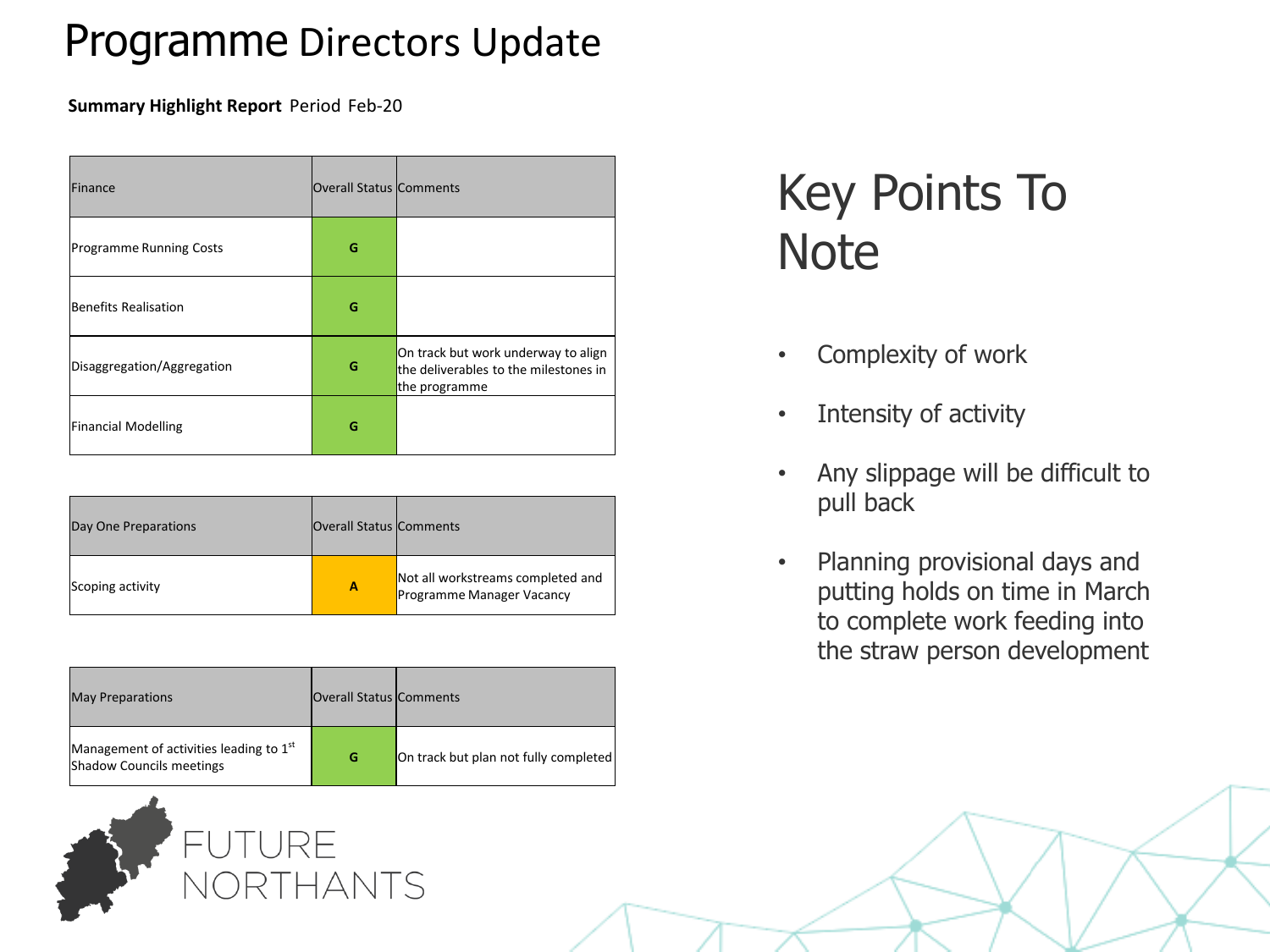### Design Phase

- Design Principles Workshops with Leaders and SMEs nearing completion
- March we start putting together the straw persons
- Engagement with Joint Committee Members in April



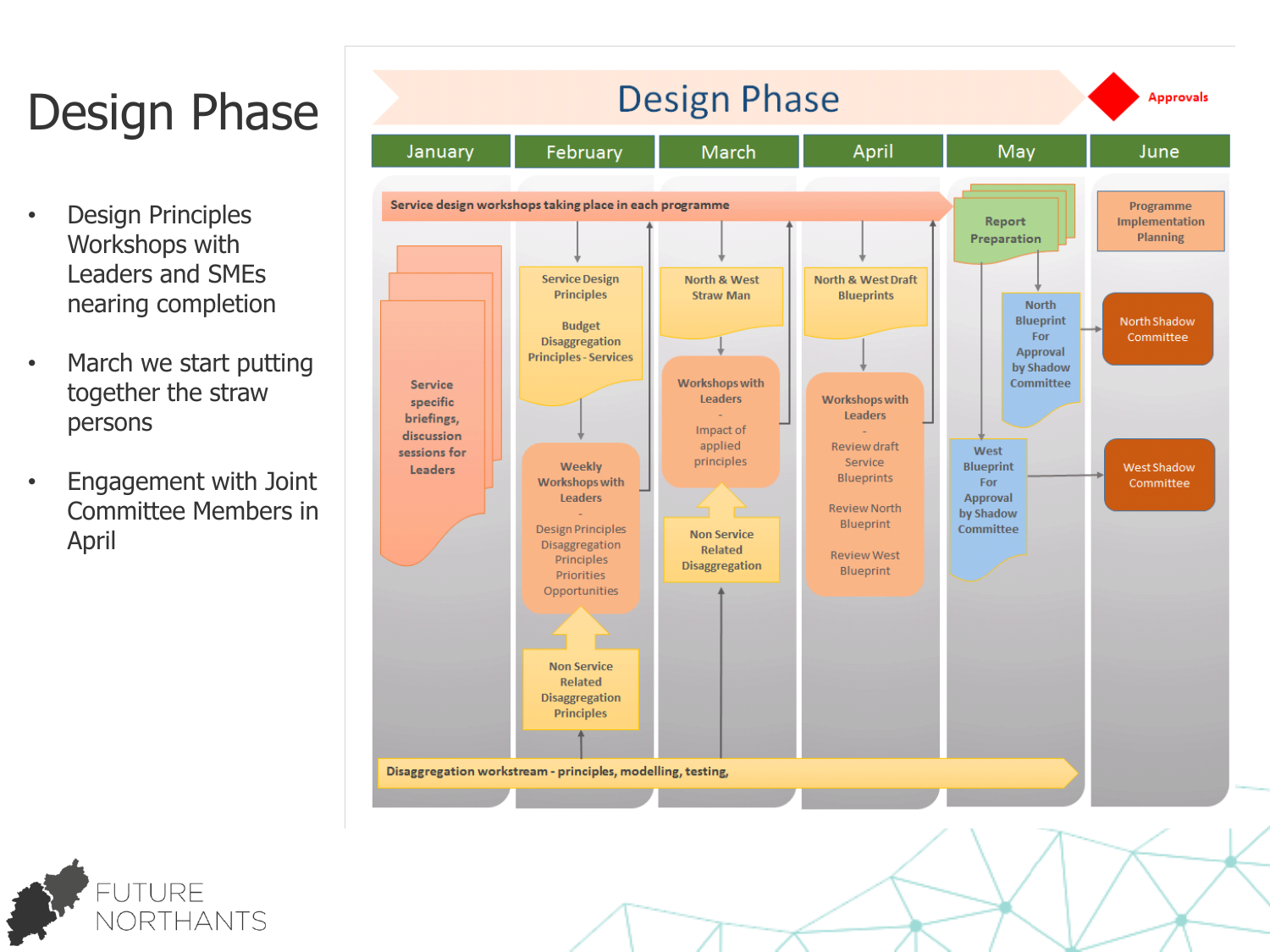### Design Phase **Dashboard**

- All workshops in January completed
- Design Principles workshops scheduled and underway in February with Leaders
- March Straw person workshops scheduled but risk status cannot be assessed until outputs of February workshops are confirmed.



|                                              | 2019        | 2020              |                  |           |                   |         |            |
|----------------------------------------------|-------------|-------------------|------------------|-----------|-------------------|---------|------------|
|                                              | <b>Dec</b>  | Jan               | Feb              | Mar       | Apr               | May     | <b>Jun</b> |
| Programme Status Report - Design Phase       | Preparation | Service Briefings | Design Workshops | Straw Man | Draft Blue Prints | Reports | Approvals  |
| <b>Adult Social Care</b>                     |             |                   |                  |           |                   |         |            |
| Children's Social Care and Education         |             |                   |                  |           |                   |         |            |
| Growth and Infrastructure and Public estates |             |                   |                  |           |                   |         |            |
| <b>Revs and Bens</b>                         | Completed   | Completed         | <b>Underway</b>  |           |                   |         |            |
| Communities amd Leisure                      |             |                   |                  |           |                   |         |            |
| <b>Housing</b>                               |             |                   |                  |           |                   |         |            |
| Corporate Services and Customer and Digital  |             |                   |                  |           |                   |         |            |
| Regulatory and Environmental Services        |             |                   |                  |           |                   |         |            |

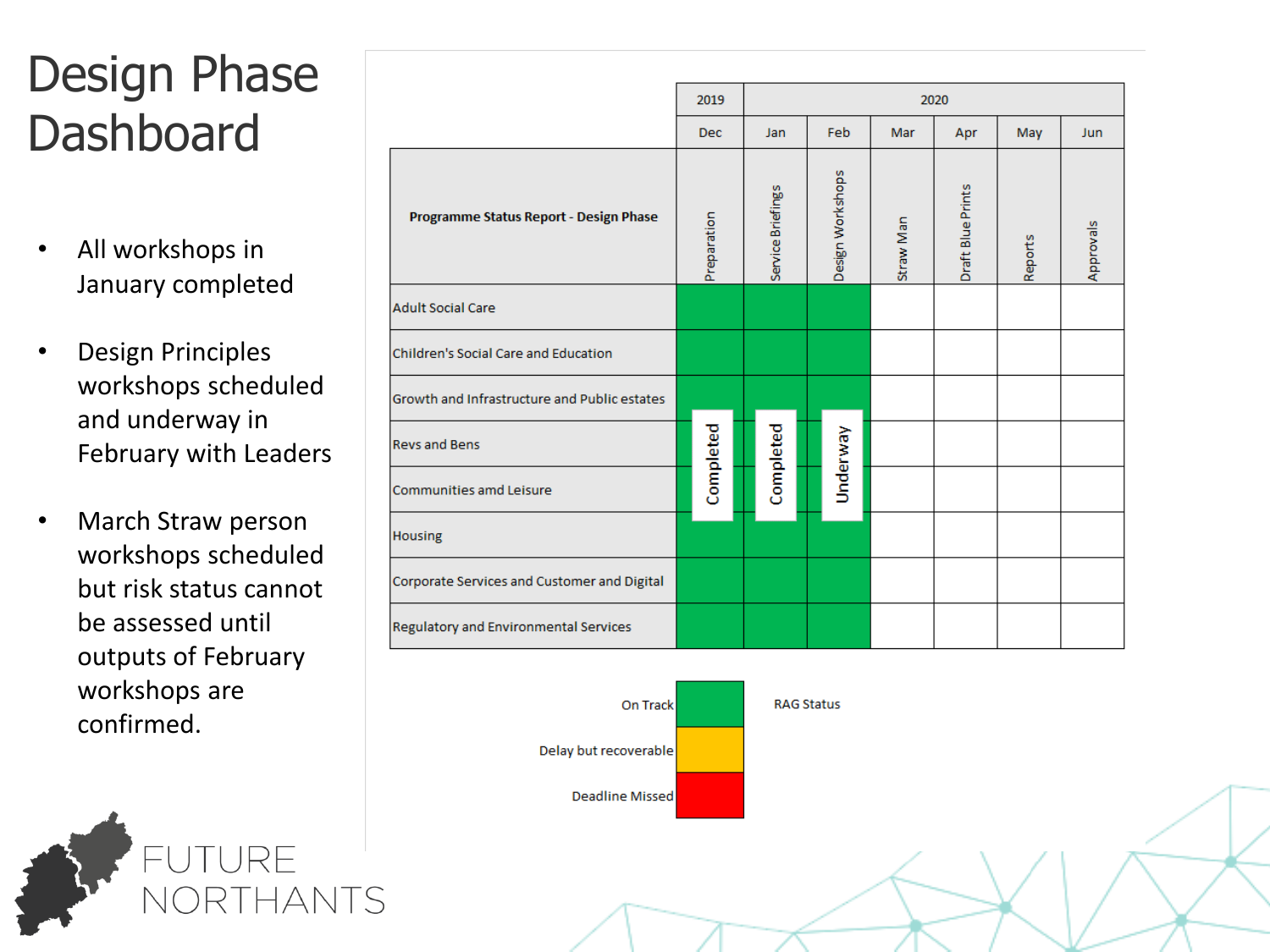#### **Highlights**

- Engine room functioning and feedback good.
- Completion of Leader workshops in January
- Design Principle Workshops nearing completion
- Benefits realisation workshop
- Gateway review underway
- Critical Friend Review- LGA
- Developing a peer review with LGA for October
- ERP System
- Market stall sessions nearing completion



#### **Corporate Systems**

- Going out to competitively procure two Committee Management Systems (CMS)
- Enterprise Resource Planning (ERP) System – Independent review completed preferred option now in planning
- Set up a Technical Design Authority to oversee Systems Architecture and Transition of legacy systems through to Vesting Day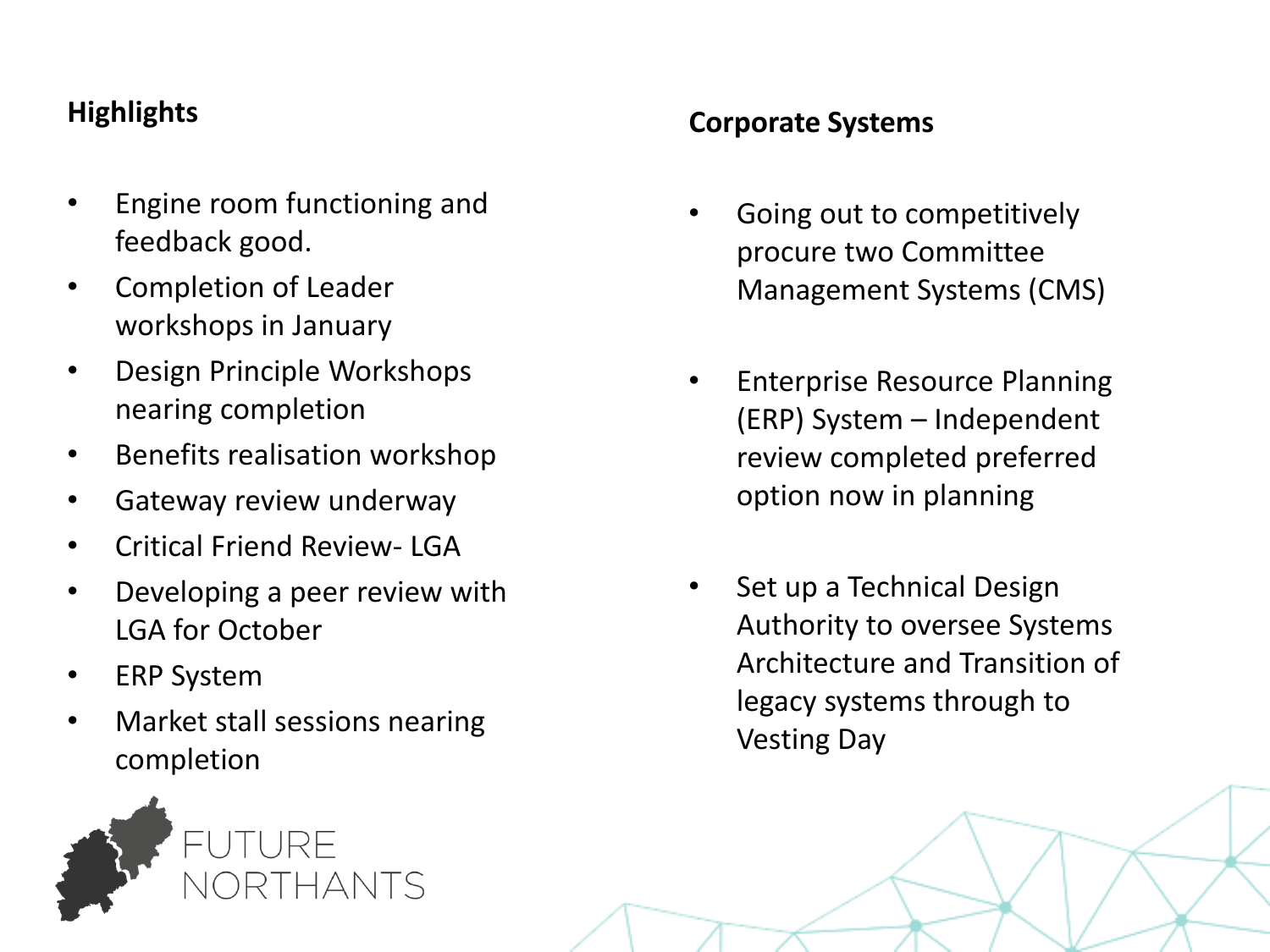# **Recruitment to Statutory Roles**

#### **Interim Recruitment - Statutory Roles (Head of Paid Service, Monitoring Officer, s.151 Officer)**

- $\checkmark$  Meeting has taken place with West Recruitment Task and Finish group, 11 February 2020, to draft timeline for interim process and develop interview questions and proposed presentation topics
- $\checkmark$  Second meeting with to be scheduled with West Recruitment Task and Finish group in early March to finalise materials for interim recruitment process

#### **Permanent Recruitment update – Statutory Roles (Head of Paid Service, Monitoring Officer, s.151 Officer, DCS and DASS)**

- $\checkmark$  Executive Search agency submissions received by 14 February 2020
- $\checkmark$  Successful tender award to be confirmed w/c 24 February
- $\checkmark$  Meeting has taken place with West Recruitment Task and Finish group, 11 February 2020 to:
	- $\checkmark$  to look at draft role profile for permanent Head of Paid Service Role
	- $\checkmark$  Discuss benchmarking / market rates for permanent statutory roles
	- $\checkmark$  High level interview question areas have been explored

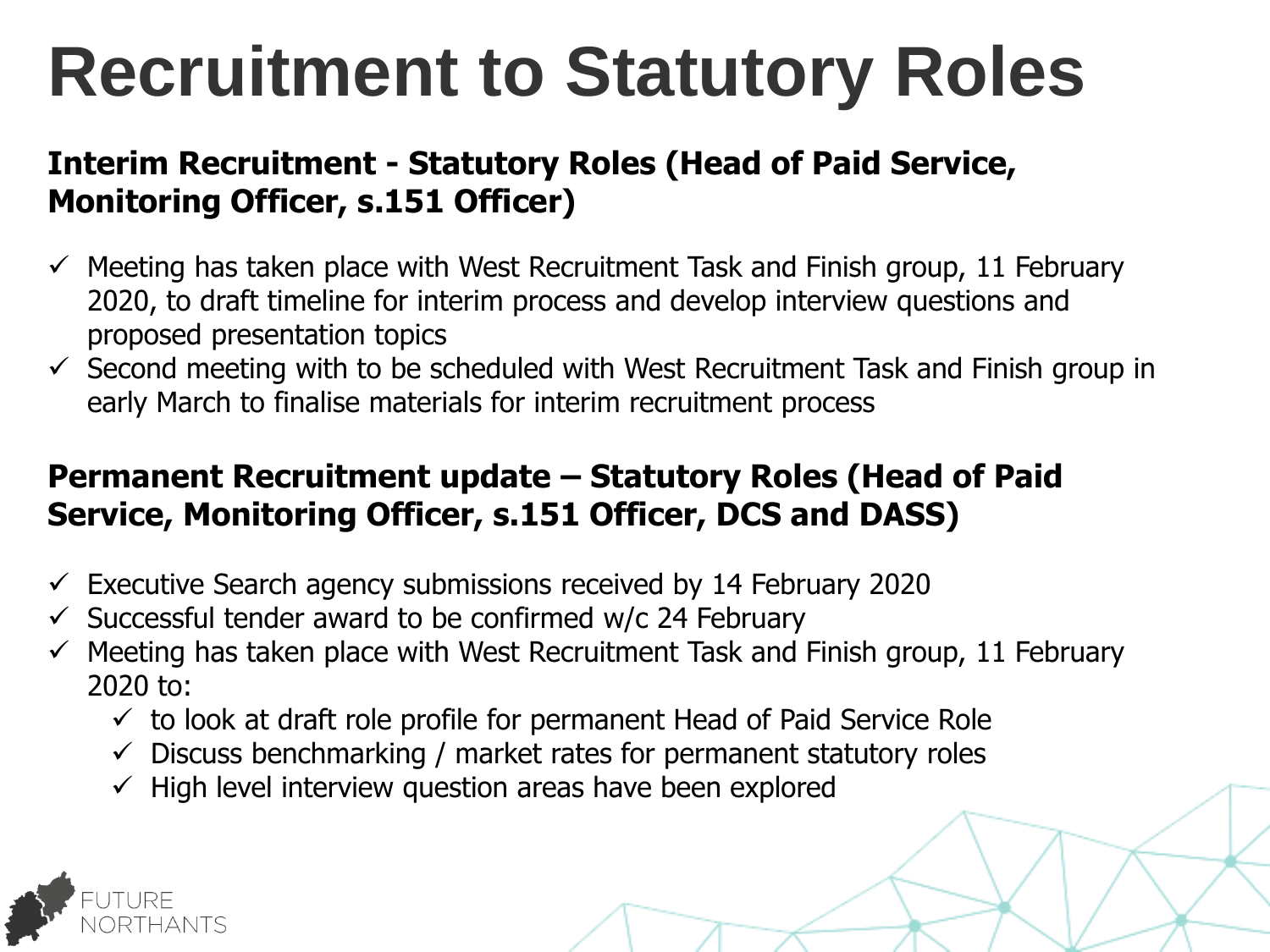### **Unitary Working With Trade Unions Agreement**

- $\checkmark$  Working with Trade Unions Agreement amended to reflect feedback from 16 January meeting.
- $\checkmark$  Discussion with the Design Board regarding TU's additional request for 2.5 days additional facility time per trade union – outcome of the design board discussion will be shared with the trade unions at the meeting, 27 February 2020.
- $\checkmark$  Diary appointments for both Trade Union Forums have been scheduled and a template to share a summary of work to date across all workstreams with the trade unions is being drafted.



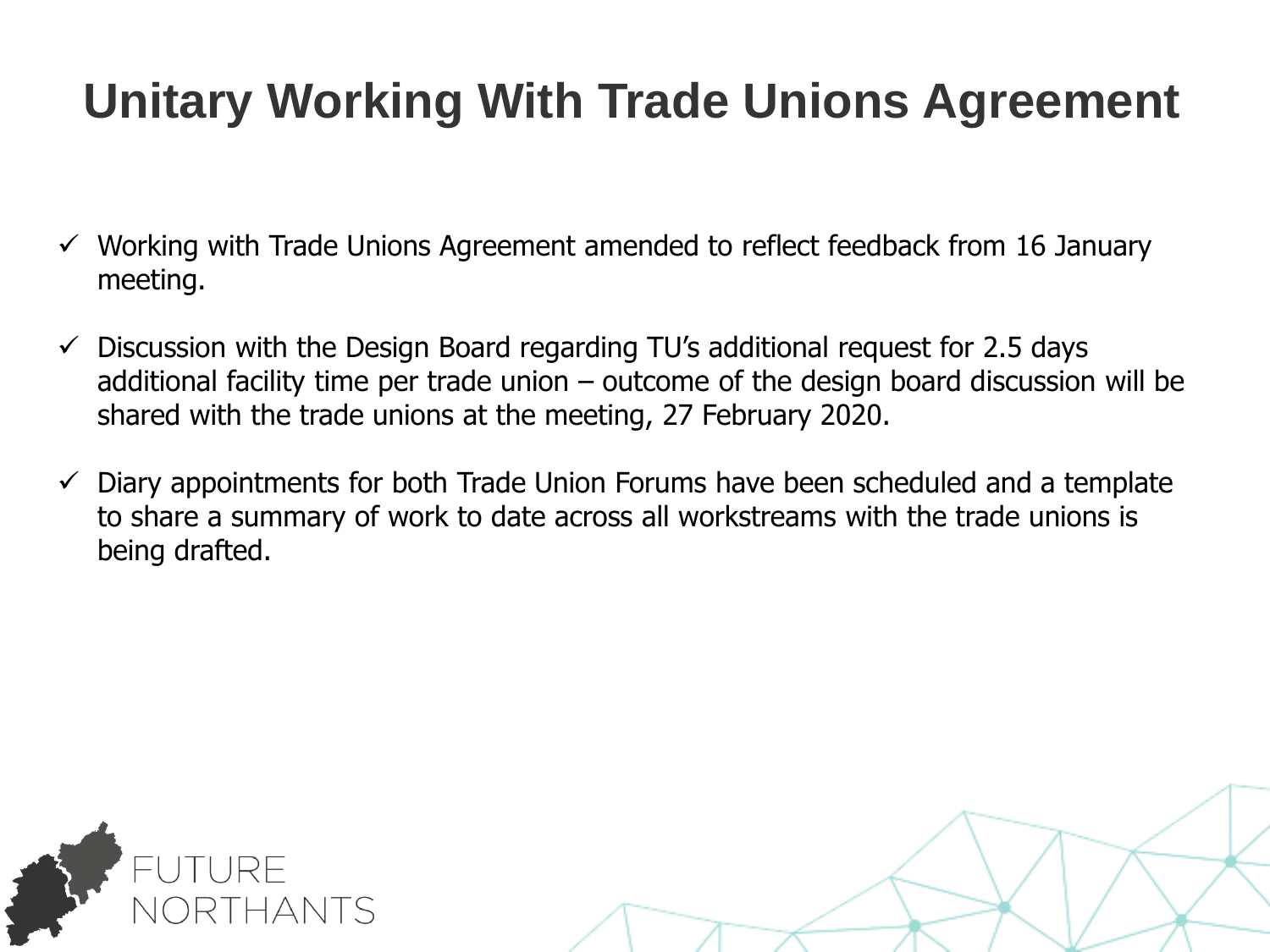# **Communications and engagement**

- Comms to all staff about the approval of the SCO
- Straw person video to explain how it works and its importance in helping to shape the new unitary councils - https://youtu.be/BJYDagExil8
- FAQs updated on the two websites
- Added 'Opportunities' section to website
- Promoting Engine Room Tours to all Councillors including Town and Parish
- Council Tax insert on unitary programme
- Activated social media platforms and started populating

[www.facebook.com/futurenorthantswest](http://www.facebook.com/futurenorthantswest) [www.facebook.com/futurenorthantsnorth](http://www.facebook.com/futurenorthantsnorth) <https://twitter.com/futureNwest> <https://twitter.com/futureNnorth>

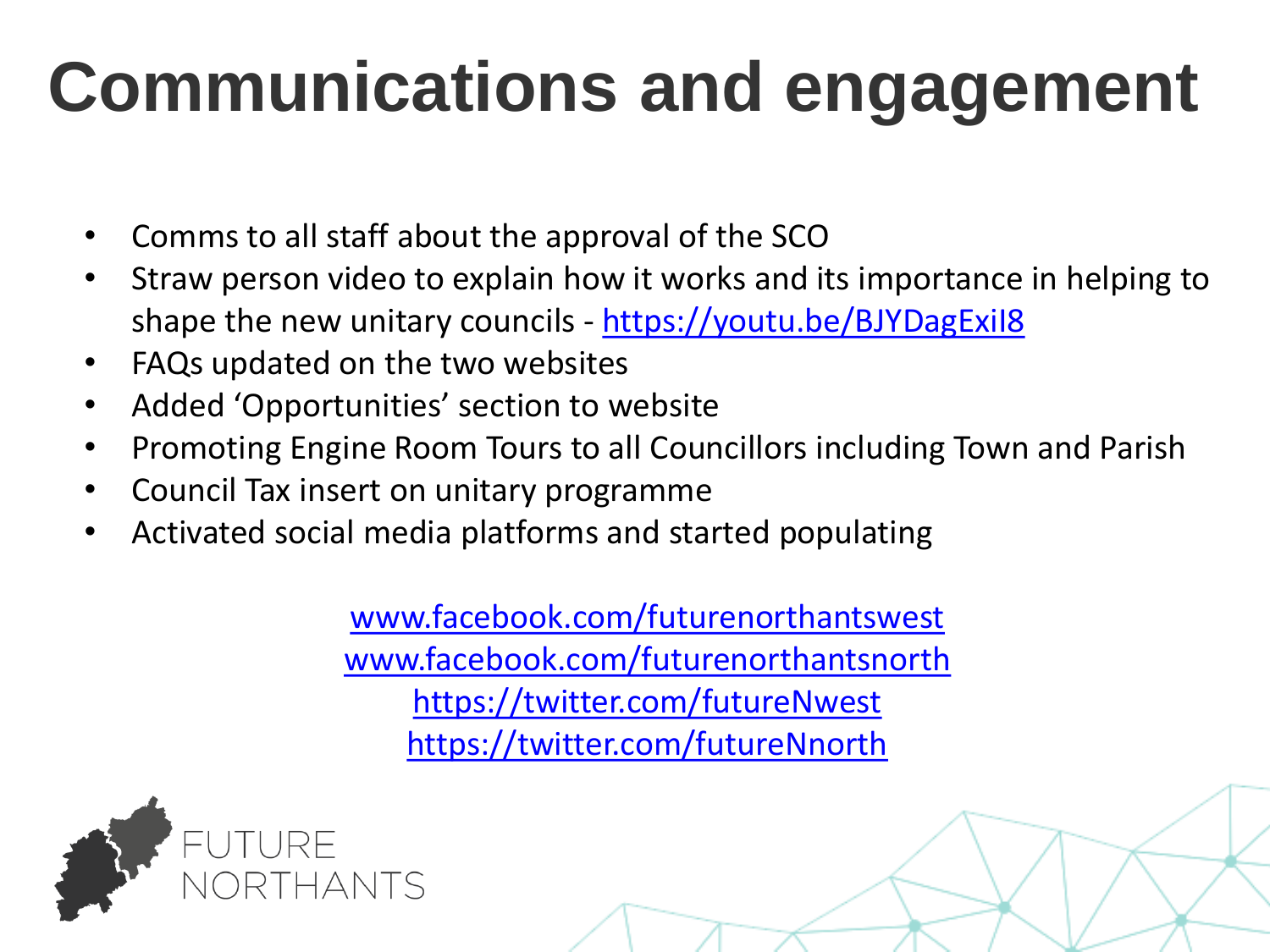# **Communications and engagement**

- Planning Engagement Sessions for Corporate Programme as a pilot for all programmes to follow across all councils.
- Plan to be developed for April implementation based on above pilot
- Developing a jargon buster.

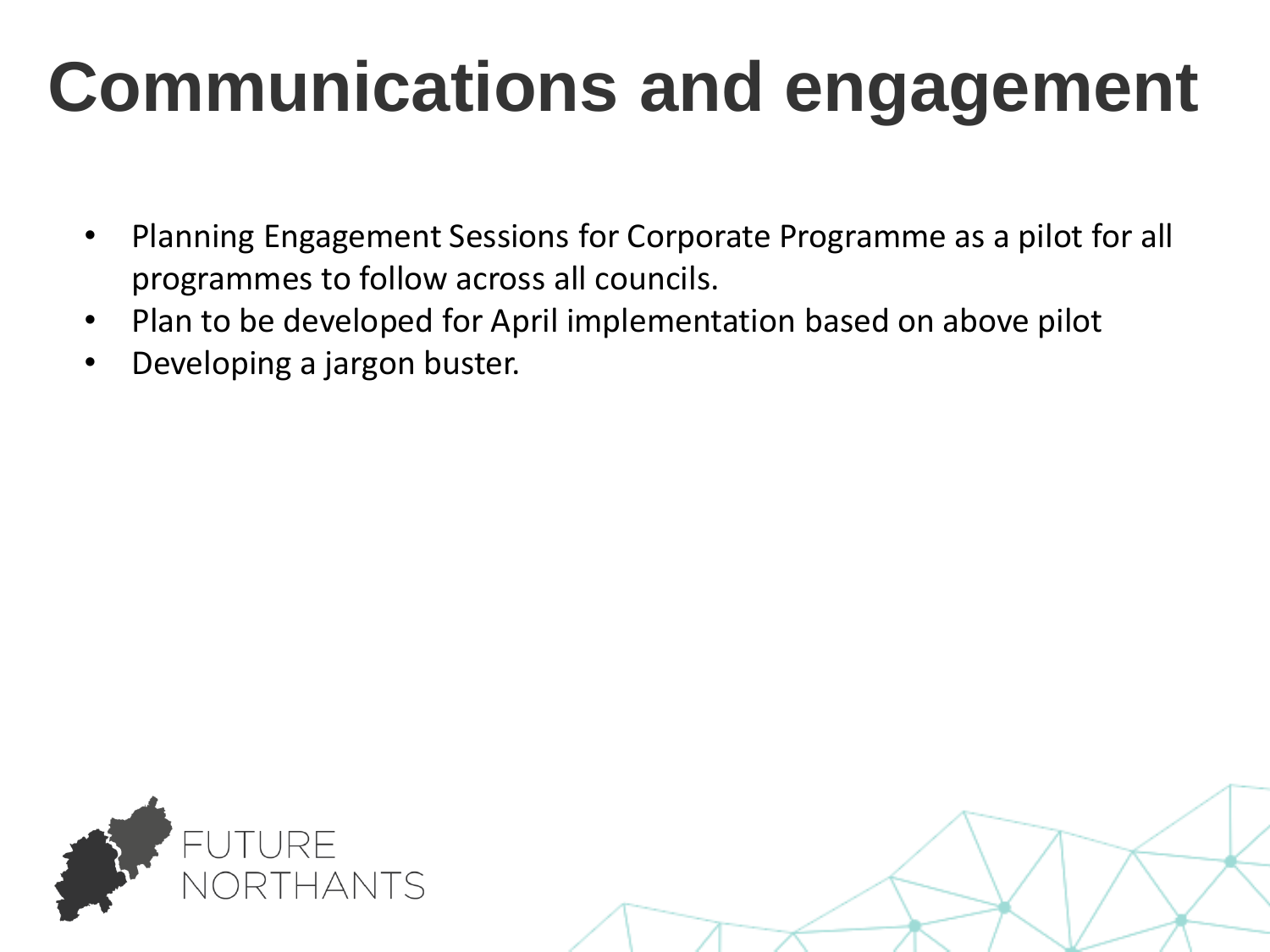## Change Management

- Engine Room tours and feedback very positive
- Change readiness assessments undertaken across Corporate Services Programme (3 Feb onwards)
- Corporate Service Programme change approach provided to Corporate Board for feedback (28 Jan)
- Pilot change plan to support combined Planning Policy West service changes in Regulatory & Environmental Services presented to service directors for feedback

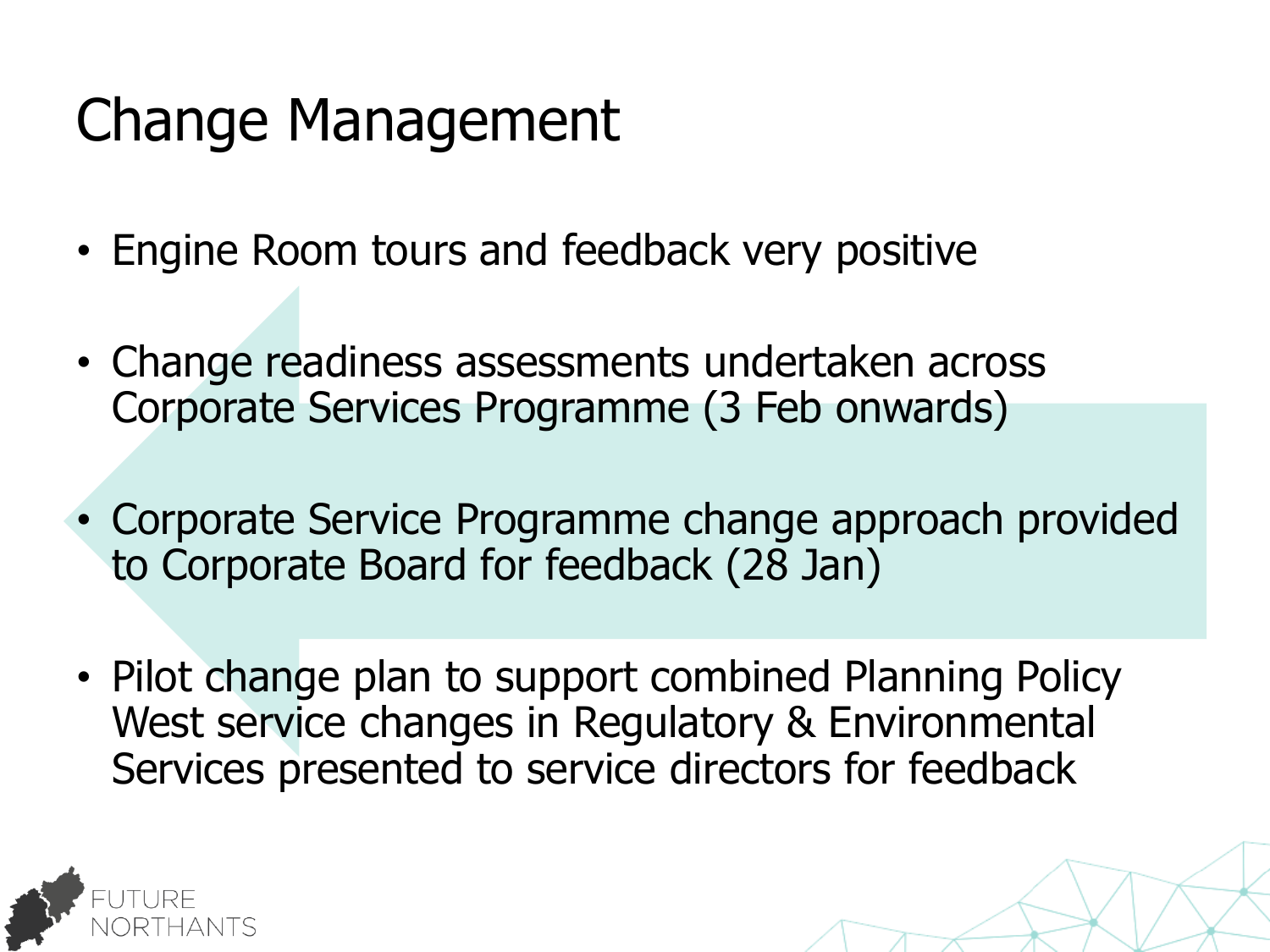- Facilitating change champion involvement in Office 365 customer journey mapping throughout Feb into March
- Member Engine Room tours scheduled for 10/28 Feb and 4 Mar (including 3 evening tours)
- Change champion meetings scheduled for 24 Feb (Northampton) and 26 Feb (Corby)

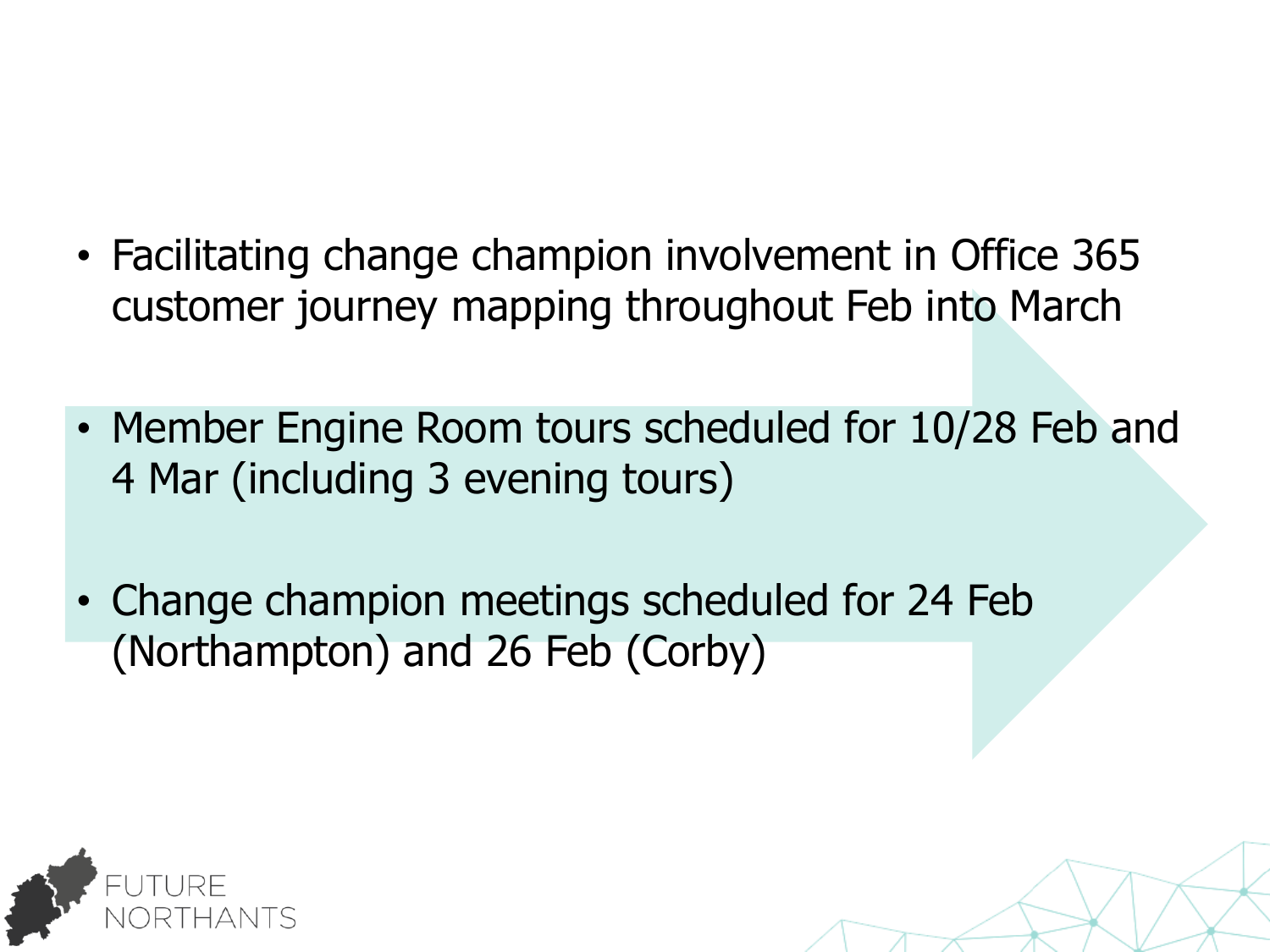## Elected Member's Engine Room Tours

| <b>Date</b>          | <b>Availability</b> | <b>Booked</b> | <b>Attended</b> | No-shows |
|----------------------|---------------------|---------------|-----------------|----------|
| Monday 10th February | 40                  |               |                 |          |
| Friday 28th February | 50                  |               |                 |          |
| Wednesday 4th March  | 80                  |               |                 |          |

|                       | <b>Number</b> (5 councillors are dual-hatted) |
|-----------------------|-----------------------------------------------|
| Corby                 |                                               |
| Daventry              |                                               |
| <b>East Northants</b> |                                               |
| Kettering             | 2                                             |
| Northampton           | 3                                             |
| South Northants       |                                               |
| Wellingborough        | g                                             |
| County                | 5                                             |
| Town and Parish       |                                               |
| `otal                 | 28                                            |

Early feedback includes:

- "Feeling very positive now that I had a great explanation of the plans"
- "Excellent presentation of various elements of transformation and how they fit in"
- "Good to see all the work done and to be reassured that potential issues are being identified and considered"
- "A really interesting and informative tour"

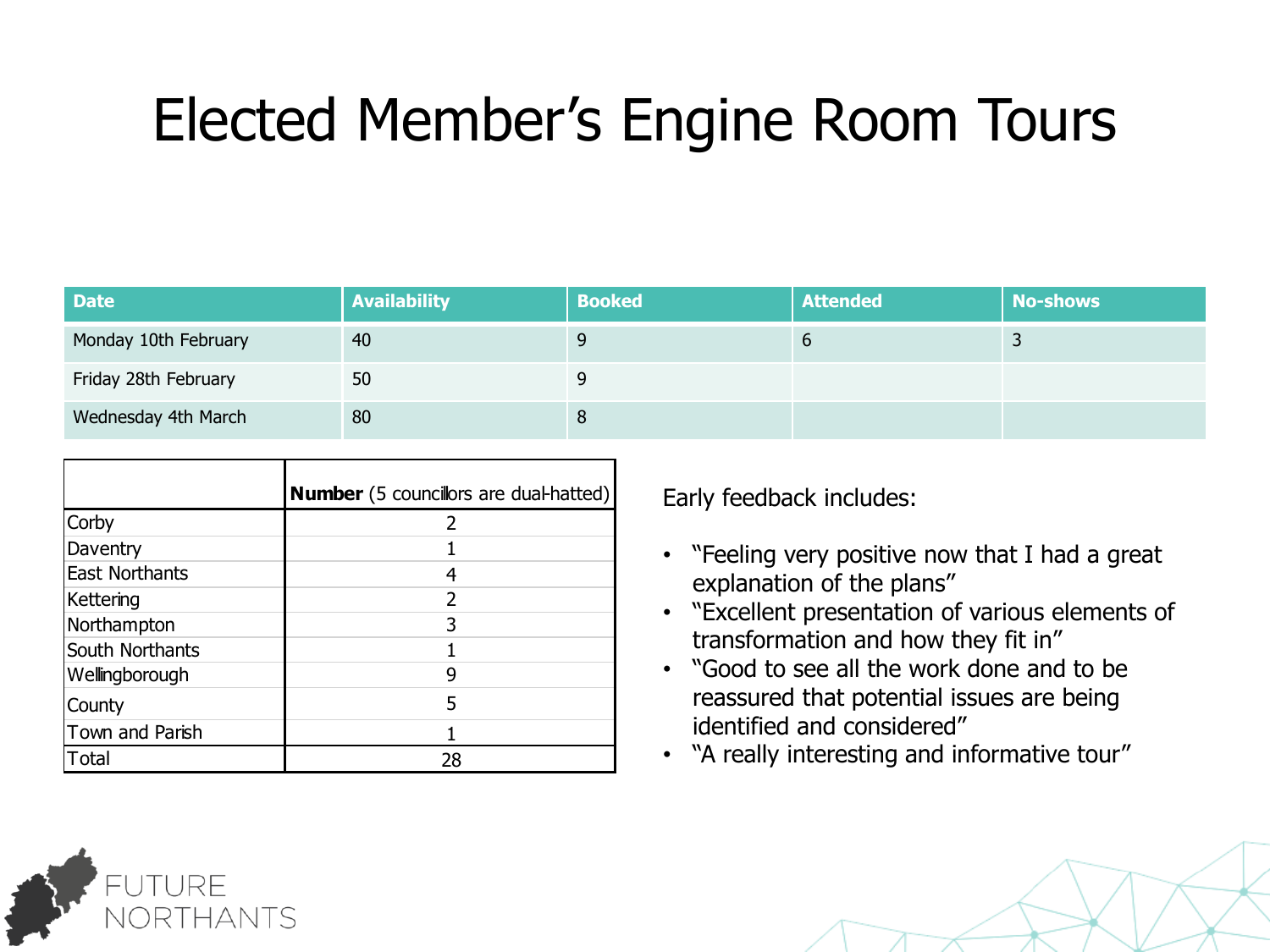## Change champion snapshot

| South Northamptonshire Council    | 96<br>28 |
|-----------------------------------|----------|
|                                   |          |
| Northamptonshire County Council   |          |
| Northampton Borough Council       | 16       |
| Kettering Borough Council         | 47       |
| East Northamptonshire Council     | 17       |
| <b>Daventry District Council</b>  | 24       |
| <b>Corby Borough Council</b>      | 21       |
| Borough Council of Wellingborough | 25       |

Information correct as of 6 February 2020

#### Next meetings:

- 24 Feb hosted by NBC
- 26 Feb hosted by CBC

Focus:

- what's coming up
- who makes decisions
- purpose of enabler roles and an HR overview